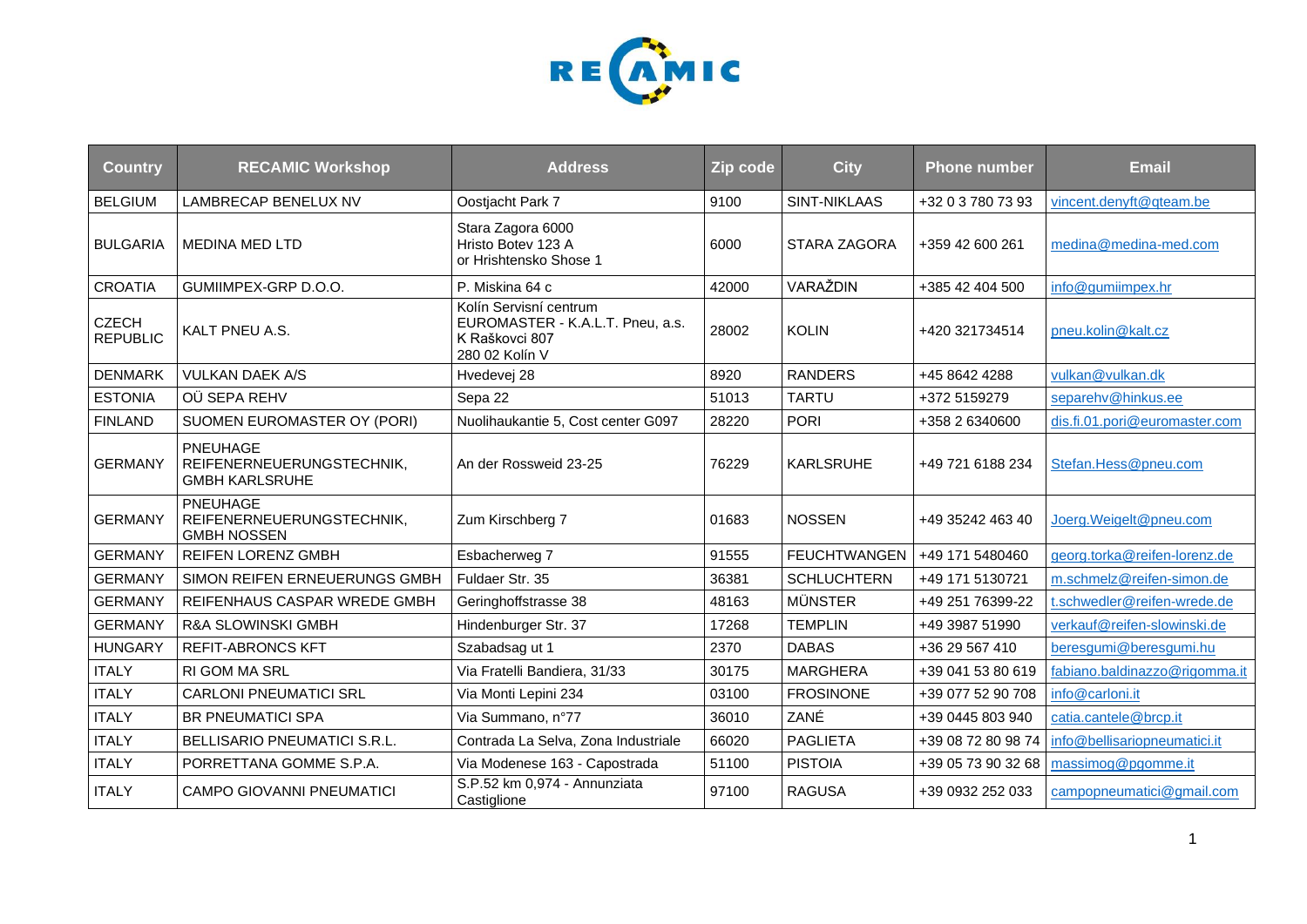

| <b>Country</b>  | <b>RECAMIC Workshop</b>           | <b>Address</b>                                                                                   | Zip code | <b>City</b>                         | <b>Phone number</b>               | <b>Email</b>                    |
|-----------------|-----------------------------------|--------------------------------------------------------------------------------------------------|----------|-------------------------------------|-----------------------------------|---------------------------------|
| <b>ITALY</b>    | FI.FF S.R.L.                      | C.da Felicetti                                                                                   | 87050    | <b>FIGLINE</b><br><b>VEGLIATURO</b> | +39 09 84 96 95 91   info@fiff.it |                                 |
| <b>ITALY</b>    | <b>TESSILGOMMA S.R.L.</b>         | Via Torrente Forno sn                                                                            | 98071    | CAPO<br>D'ORLANDO                   | +39 09 41 91 29 40                | info@tessilgomma.com            |
| <b>ITALY</b>    | <b>EURO PNEUS SRL</b>             | Via Nazionale, Loc. PIP Nº 127                                                                   | 84012    | <b>ANGRI</b>                        | +39 081 94 66 00                  | fabiodeprisco@libero.it         |
| <b>ITALY</b>    | LA LOMBARDA S.R.L.                | Via Martina, n. 2 c/o rinovis                                                                    | 13873    | <b>MASSAZZA</b>                     | +39 0161 85 23 50                 | m.gessati@lalombardagomme.it    |
| <b>ITALY</b>    | <b>CUNEESE GOMME S.R.L.</b>       | Via Chiusa di Pesio n.7                                                                          | 12016    | PEVERAGNO                           | +39 0171 388 580                  | info@cuneesegomme.com           |
| <b>ITALY</b>    | <b>TYRE RETAIL S.R.L</b>          | Via della Rinascita nº 14/16                                                                     | 09067    | <b>ELMAS</b>                        | +39 070 21 01 01                  | alessandro.balduzzi@lgg.it      |
| <b>NORWAY</b>   | <b>GUMMISERVICE PRODUKSJON AS</b> | Sarpsborgveien 121                                                                               | 1640     | <b>KARLSHSUS</b>                    | +47 69 28 15 80                   | post@gummiservice.no            |
| <b>SLOVENIA</b> | PROTECT TRADE DOO                 | Leona Dobrotinska 27                                                                             | 3230     | <b>SENTJUR</b>                      | +386 3 746 11 00                  | info@protect-servis.si          |
| <b>SPAIN</b>    | RODI METRO S.L.                   | Carretera Zaragoza, KM 458, 10,<br>Fabrica Recamic                                               | 25194    | <b>LLEIDA</b>                       | +34 973272200                     | info@rodi.es                    |
| <b>SWEDEN</b>   | EUROMASTER SWEDEN                 | BOX 1134 432 15 VARBERG                                                                          | 43010    | <b>TVAAKER</b>                      | +46 340 82900                     | markus.larsson@euromaster.com   |
| <b>SWISS</b>    | <b>PNEU ERNST AG</b>              | Unterfeldstrasse 2                                                                               | 8340     | <b>HINWIL</b>                       | +41 44 937 27 29                  | info@pneu-ernst.ch              |
| <b>TURKEY</b>   | <b>KARAYOL</b>                    | YEŞİL ANTALYA SAN.SİTESİ 5069<br>SK.N:36-38-40 KEPEZ / ANTALYA                                   | 07090    | ANTALYA                             | +90242 221 52 21                  | omer.sert@karayollastik.com     |
| <b>TURKEY</b>   | ÖZMAN OTOMOTİV                    | YENİ YALOVA YOLU 14.KM N:549<br>ALASAR-OSMANGAZİ / BURSA                                         | 16245    | <b>BURSA</b>                        | +90 224 267 23 61                 | Tayfun.Gokce@ozmanoto.com       |
| <b>TURKEY</b>   | <b>TATKO</b>                      | <b>TATKO TESISLERI MADEN BAYIRI</b><br>MEVKİİ PELİTLİ KOYU PK:41400<br><b>GEBZE / KOCAELI</b>    | 41400    | <b>KOCAELI</b>                      | +90 262 751 20 30                 | adnan.kandilli@tatko1927.com    |
| <b>TURKEY</b>   | ÖZMAN OTOMOTİV                    | HADIMKÖY YOLU ÜZERİ, ÇAKMAKLI<br>MAH. 561. SOK NO:4/A<br>BÜYÜKÇEKMECE / İSTANBUL                 | 34500    | <b>İSTANBUL</b>                     |                                   | zafer.gunaydin@lastikburada.com |
| <b>TURKEY</b>   | ÖZGÜR LASTİK KAPLAMA              | DELİKLİTAŞ MEVKİ ERZURUM<br>YOLU ÜZERİ DEĞİRMENDERE /<br><b>TRABZON</b>                          | 61100    | <b>TRABZON</b>                      | +90 462 325 58 86                 | info@ozgurlastik.com            |
| <b>TURKEY</b>   | <b>HATLAS</b>                     | <b>İSKENDERUN YOLU UZERİ</b><br><b>GUZELBURC KAVSAGI YANI N28</b><br>GÜZELBURC BELDESİ / ANTAKYA | 31060    | <b>ANTAKYA</b>                      | +90 326 285 58 52                 | hat.las@hotmail.com             |
| <b>TURKEY</b>   | ÖZMAN OTOMOTİV                    | İSTİKLAL MAH. UZUNLAR CAD. İLK<br>ADIM SAN. SİTESİ NO 37.<br>TEKKEKÖY / SAMSUN                   | 55310    | <b>SAMSUN</b>                       | +90 362 266 74 10                 | Amurat.Arslan@lastikburada.com  |